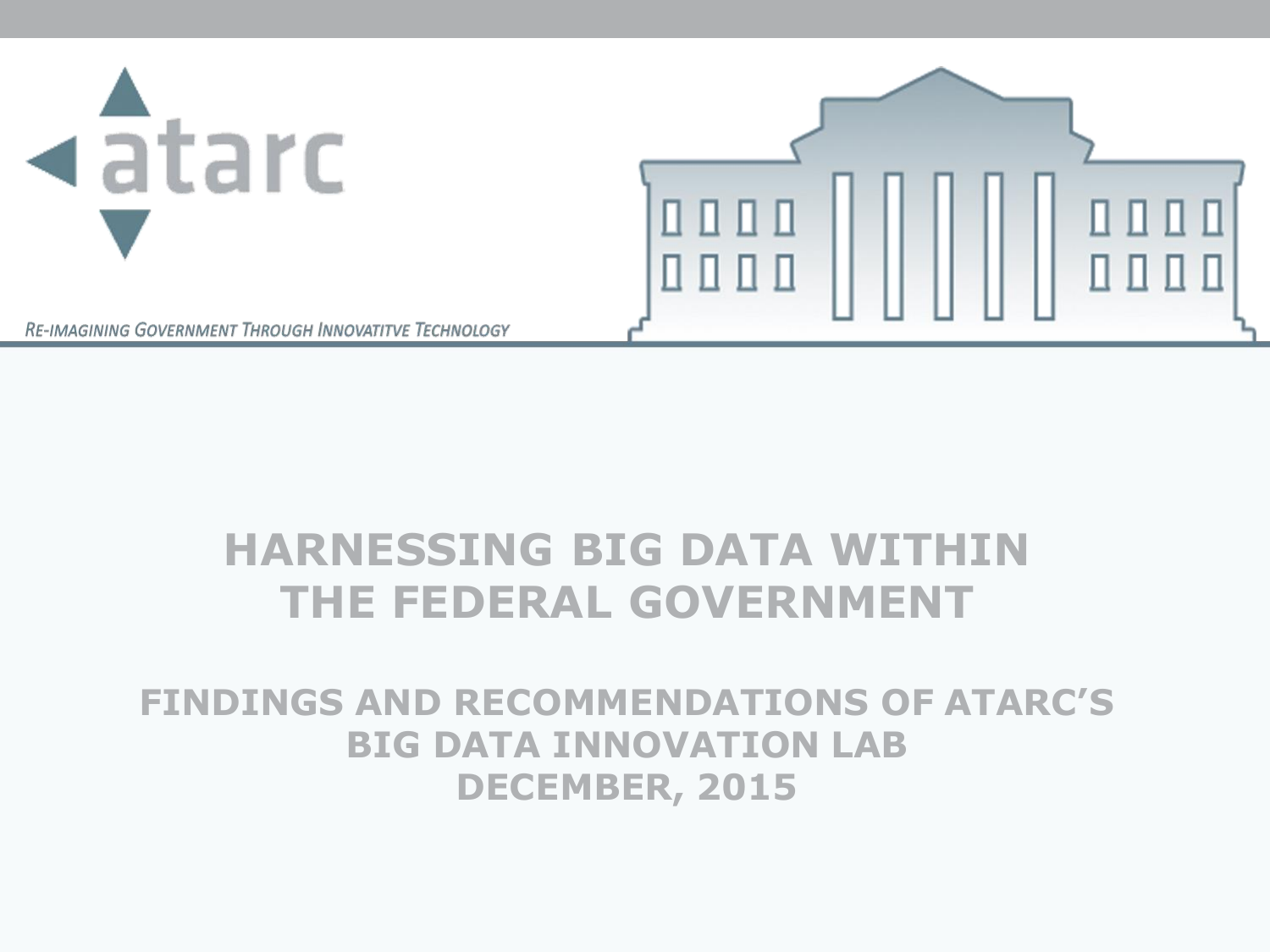#### ATARC Big Data Innovation Lab Sponsors

# MAXIMUS **HELPING GOVERNMENT SERVE THE PEOPLE®**



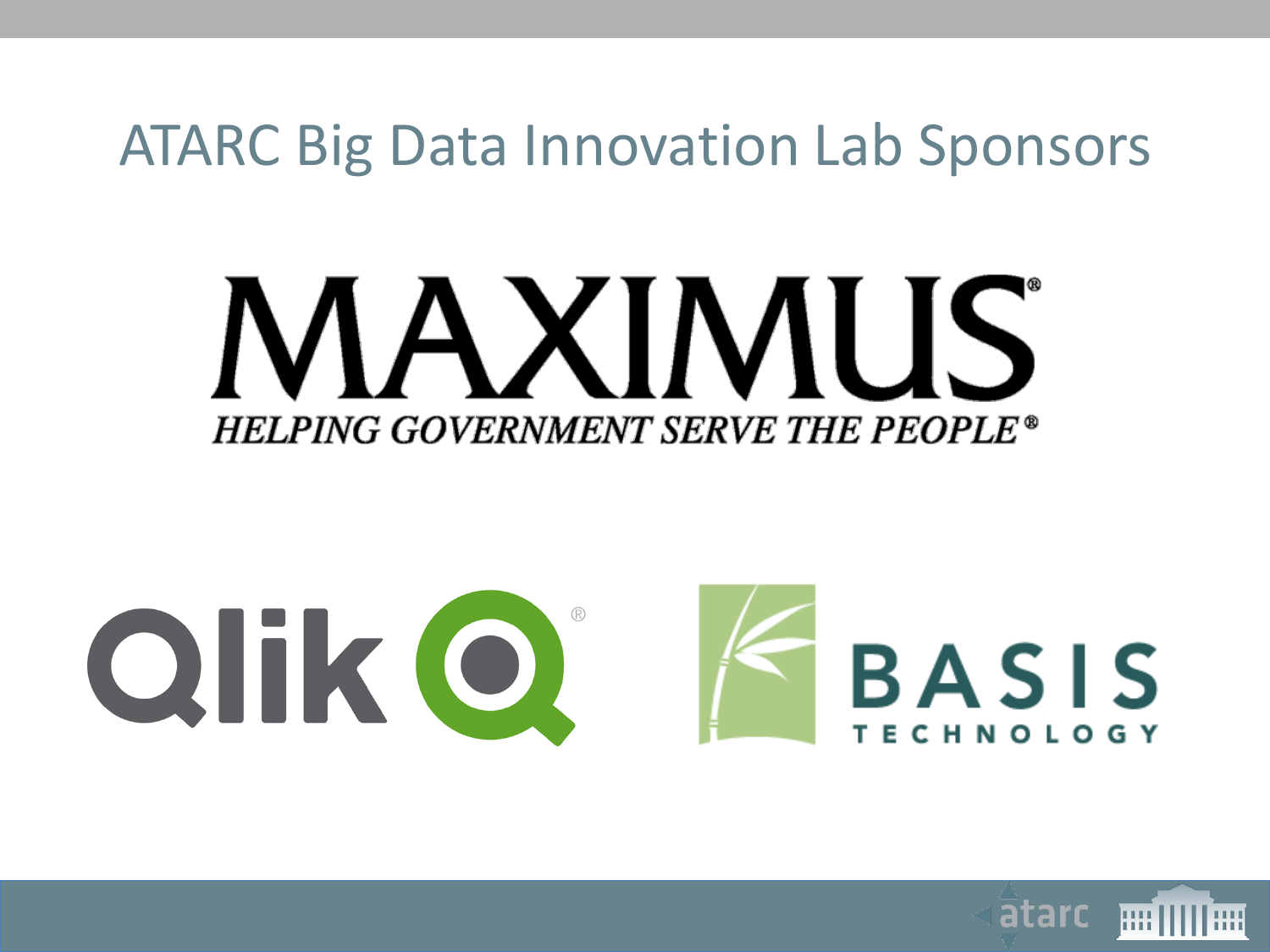# ATARC Big Data Innovation Lab

#### **Objective**

- Define big data
- Identify the challenges Big Data presents
- Develop strategies to surmount challenges
- Harness Big Data to make better decisions

#### Critical issues addressed in the report

- Data as an asset
- Data as a catalyst
- Extracting value from data
- Role of the Chief Data Officer (CDO)
- Data infrastructure
- Safeguarding federal data



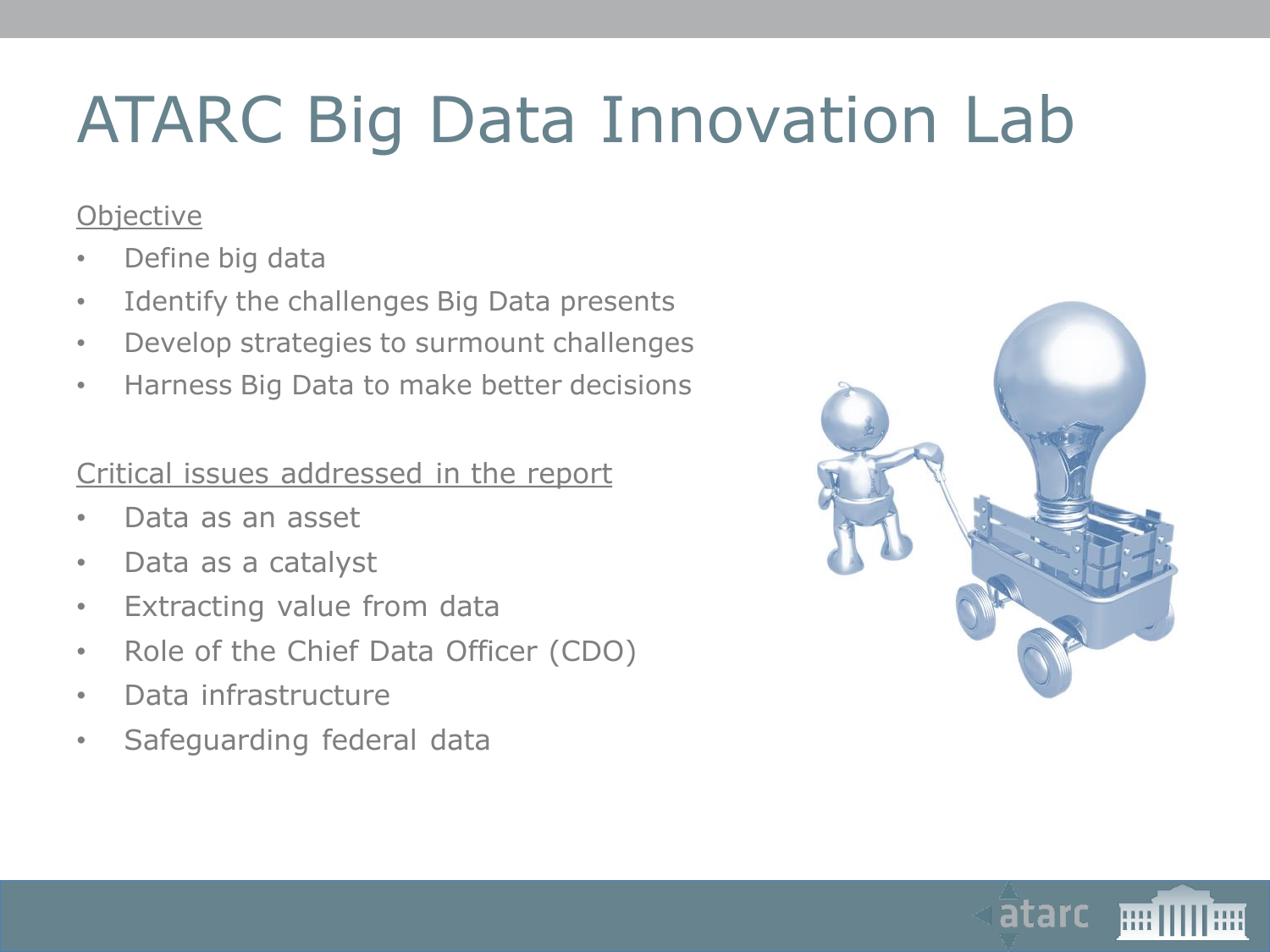# Big Data 101

- Defining "Big Data"
	- Many definitions exist. For our purposes, we focus on "big" datasets that:
		- 1. Are larger, more complex and multi-faceted which present different challenges and opportunities than those of less volume and variability
		- 2. Contain value which can become actionable information by leveraging advanced analytics tools

#### **Data Growth:**



#### **Big Data is Transformational**

**Driving the growth of big data are technologies that enable enhanced collection of data. This combined with advanced analytics tools turn massive data sets into useful, actionable information that help create a more efficient and effective government**

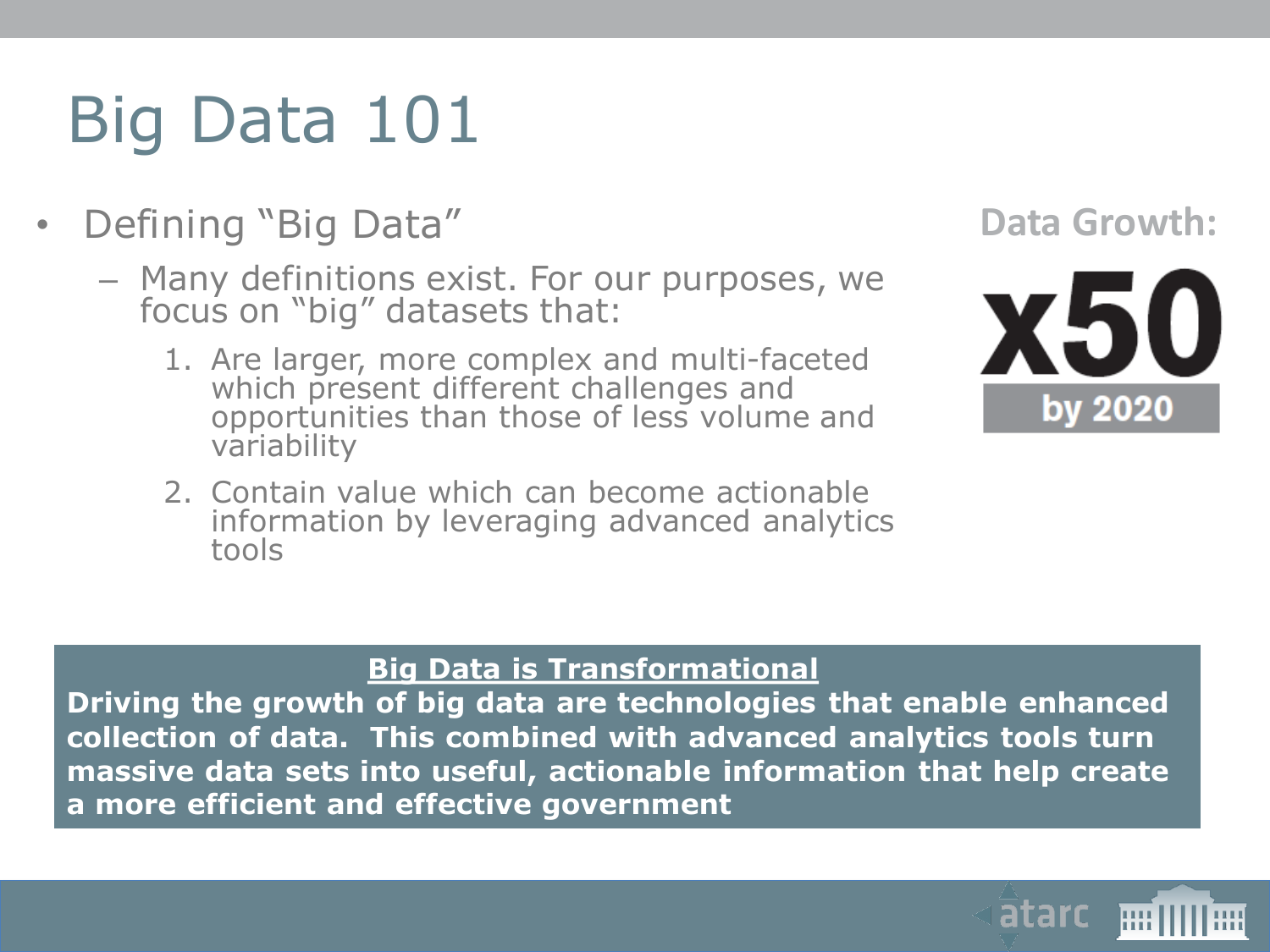#### Why Focus on Data? Critical Considerations on the Role of Data

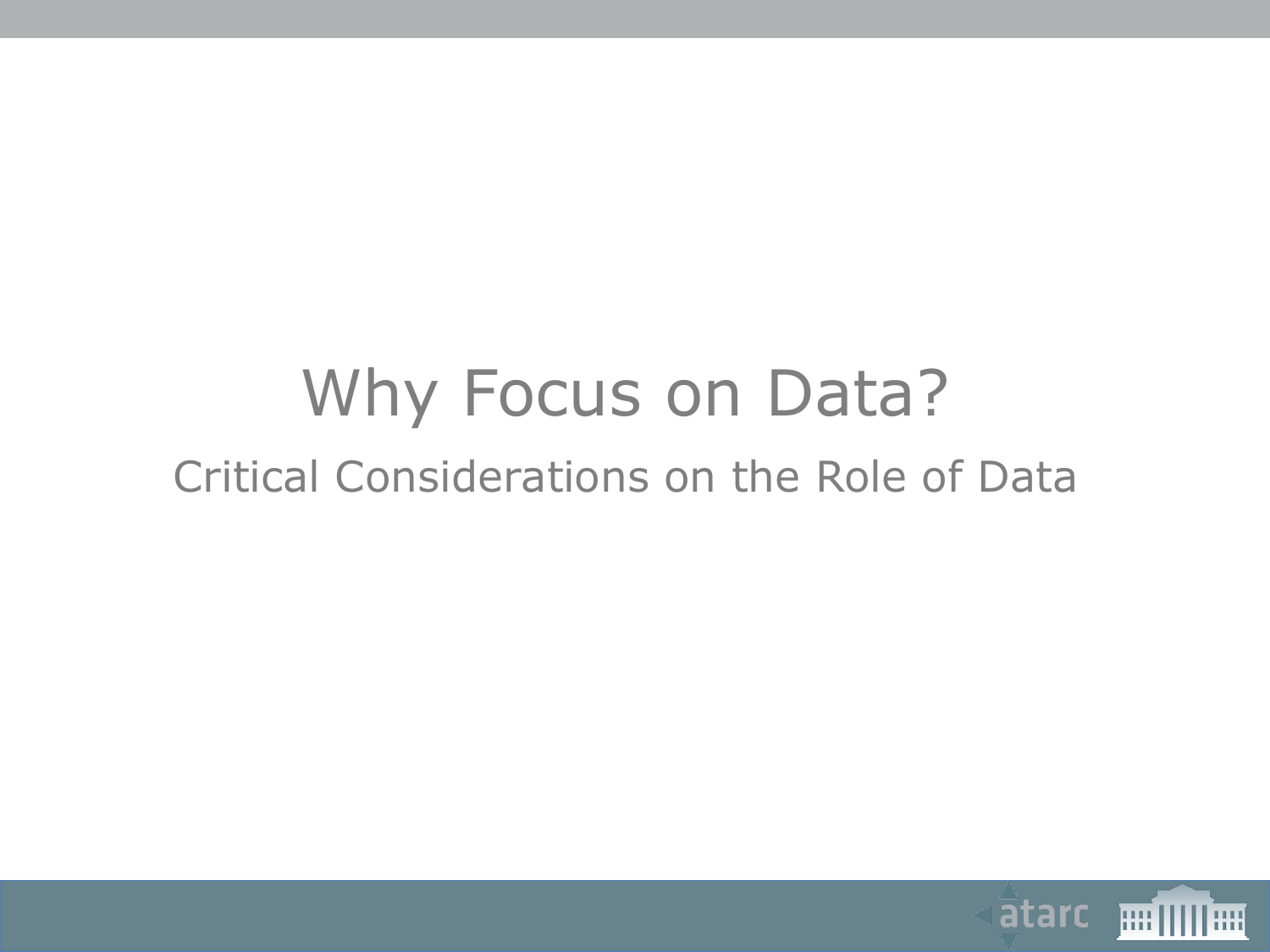#### Data as an Asset

- **Definition** 
	- An approach to managing, ensuring the quality of, and sharing data that an agency collects, creates or maintains in a manner that delivers value to improve internal operations or delivery of services to citizens & other constituencies
- Impact
	- Making quality data available and usable can promote operational efficiency and improve service effectiveness & quality of life for citizens
- **Discussion** 
	- According to Project Open Data, "Data is a valuable national resource and a strategic asset to the U.S. Government, its partners and the public. Managing this data as an asset and making it available, discoverable, and usable  $-$  in a word, open  $-$  not only strengthens our democracy and promotes efficiency and effectiveness in government, but also has the potential to create economic opportunity and improve citizens' quality of life."
	- Data can:
		- Help governent officials understand how their agency functions and serves the citizenry
		- Help agencies find new opportunities, expose problems & improve citizen services
		- Help an agency predict and anticipate events and problems
	- Agencies must measure and report on these uses of data



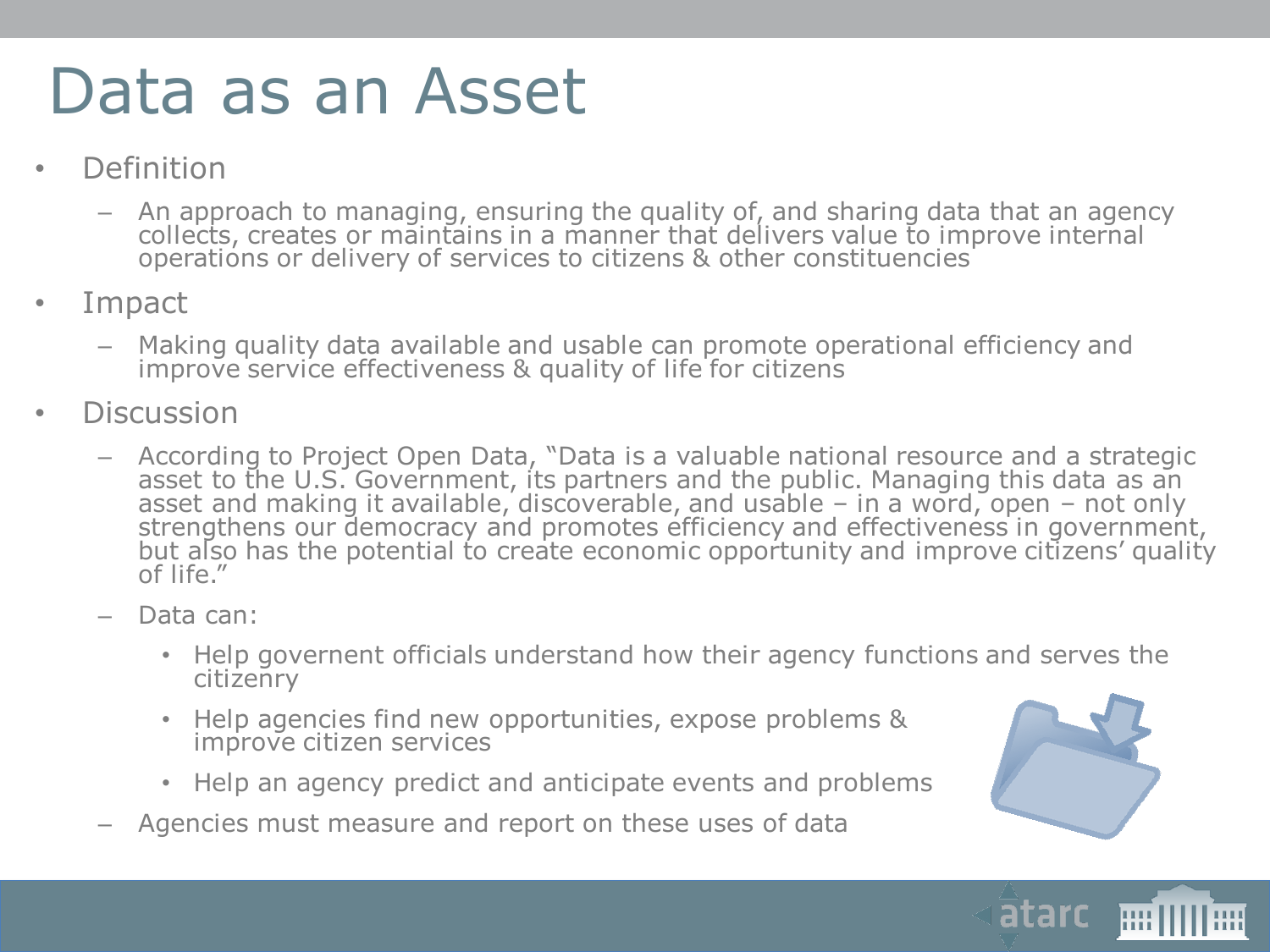### Data as a Catalyst

- Definition
	- An approach to managing, ensuring the quality of, and making data that an agency collects, creates or maintains open, machine-readable and publicly available in a manner that recognizes its potential value as a catalyst for economic activity and maximizes its utility to external organizations and entrepreneurs
- Impact
	- Making government data open and publicly available can spur the creation new, billion-dollar industries that fuel the economy through increases in employment, spending, etc.
- Discussion
	- Making agency data publicly available has high potential:
		- NOAA's weather & GPS data led to the creation of a multibillion-dollar industry, creating new jobs and improving the lives of citizens
		- CMS' release of Medicare provider utilization and payment information offers both providers and consumers with insight into who provides which services at what cost, making the entire healthcare system more accountable
	- Agencies must continue to innovate and invest in developer programs and hubs and Application Programming Interfaces for key data sets
	- Agencies must continue to explore ways to measure use and impact of open data

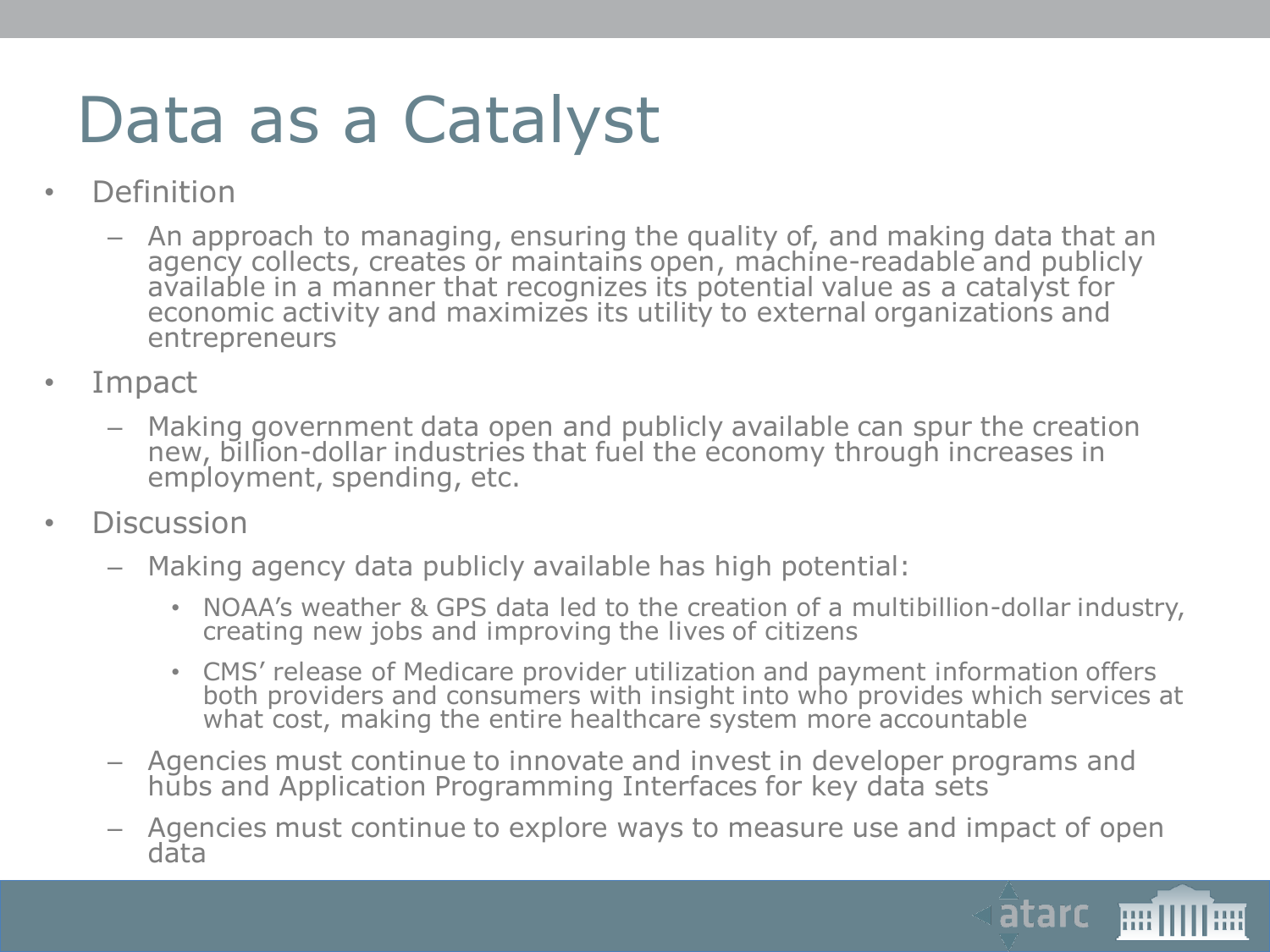## Extracting Value

- Definition
	- Value = Usefulness or Importance



- Impact
	- The intrinsic value of data is enhanced by the application of analytics. What we do with the data once we've collected it yields information and leads to data-driven decision making that can improve the efficiency and effectiveness of government
- Discussion
	- How are we making data useful and meaningful?
		- Ex: DEA uses data from state, local and national law enforcement agencies to reduce drug trafficking across the border
	- Making raw data available is a start, but interactive applications & visualizations encourage exploration & findings
		- Ex: CMS Open Payments **raw data** vs. **visualization**

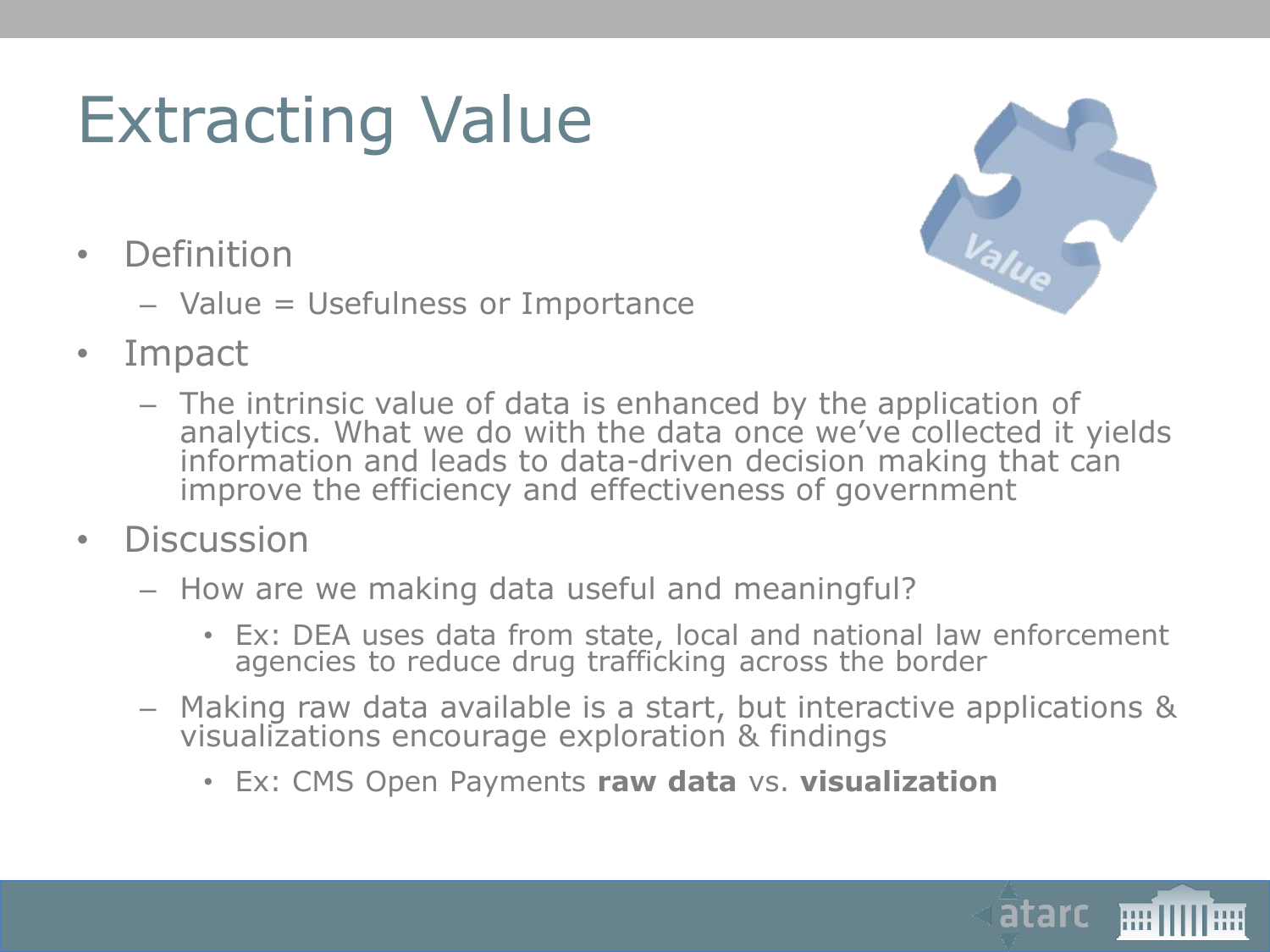#### Data in Action The Emergence of the CDO and Changes to Our Data Infrastructure

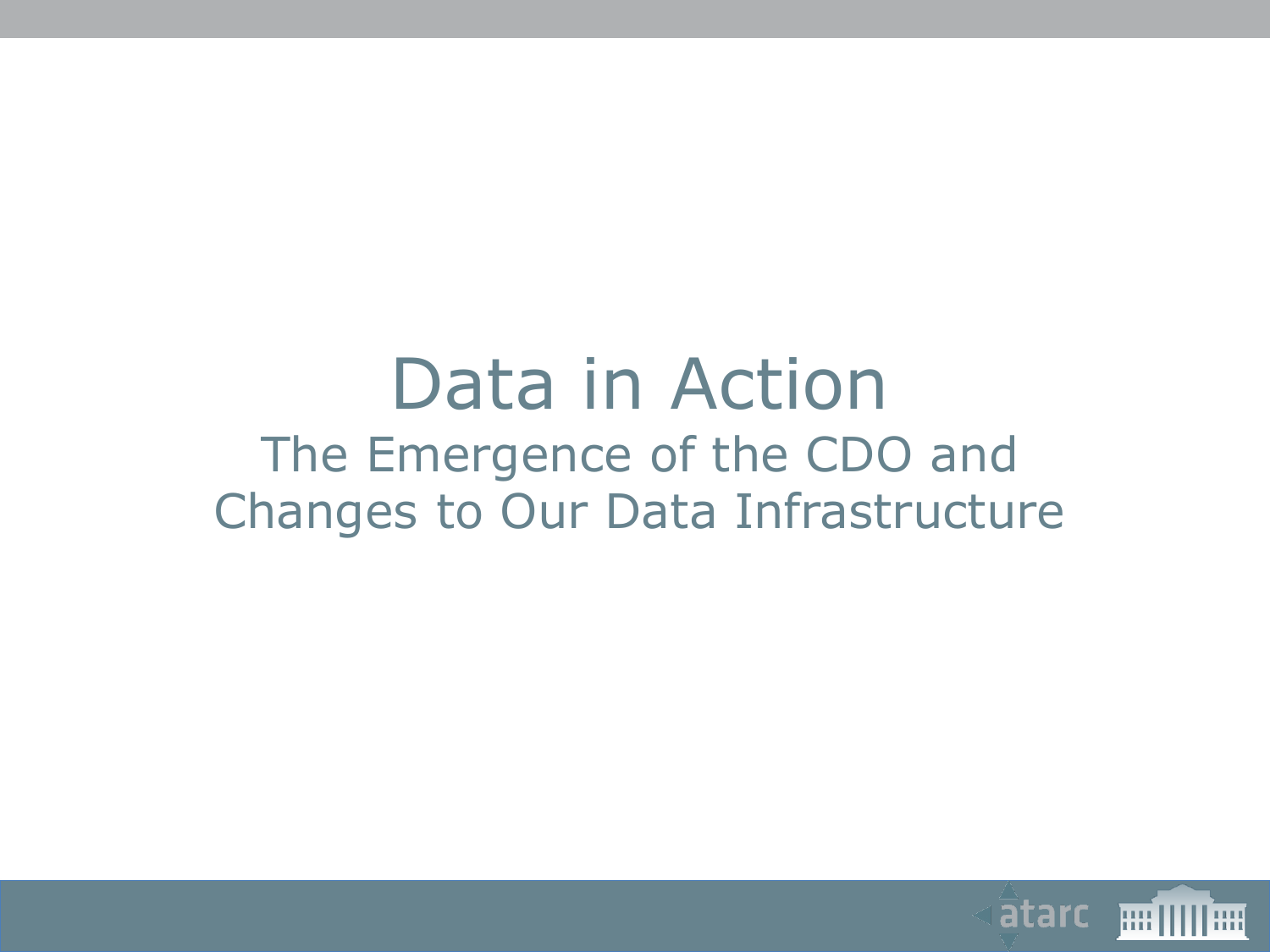# The Role of the Chief Data Officer

- CDO is a new & evolving role w/ varied responsibilities, including:
	- Advocating for open data & advising data programs on efficiency and effectiveness
	- Guiding the big data journey through tech, ops, analytics & application
	- Leading data governance & internal data quality efforts
- Agencies can set the stage for success by:
	- *Clearly defining the mandate* for your agency (not one-size-fits-all)
	- *Empowering the CDO* to guide agency programs; do not pigeon-hole into an IT role
	- Carefully *thinking through the reporting structure* implications:
		- CIO supported by existing law, but can limit agility and investment if competing with traditional CIO priorities (like acquisition, capital planning, information security)
		- Agency Head elevates CDO exposure & aids strategic focus, but could create tensions with the CIO
- CDOs can ensure that they're effective by:
	- Working collaboratively to define their program, including any delegations of statutory authorities
	- Identifying where their engagement will have the most impact
	- NOT trying to be involved with all things "data"
	- Focusing on the value *you* bring to the agency



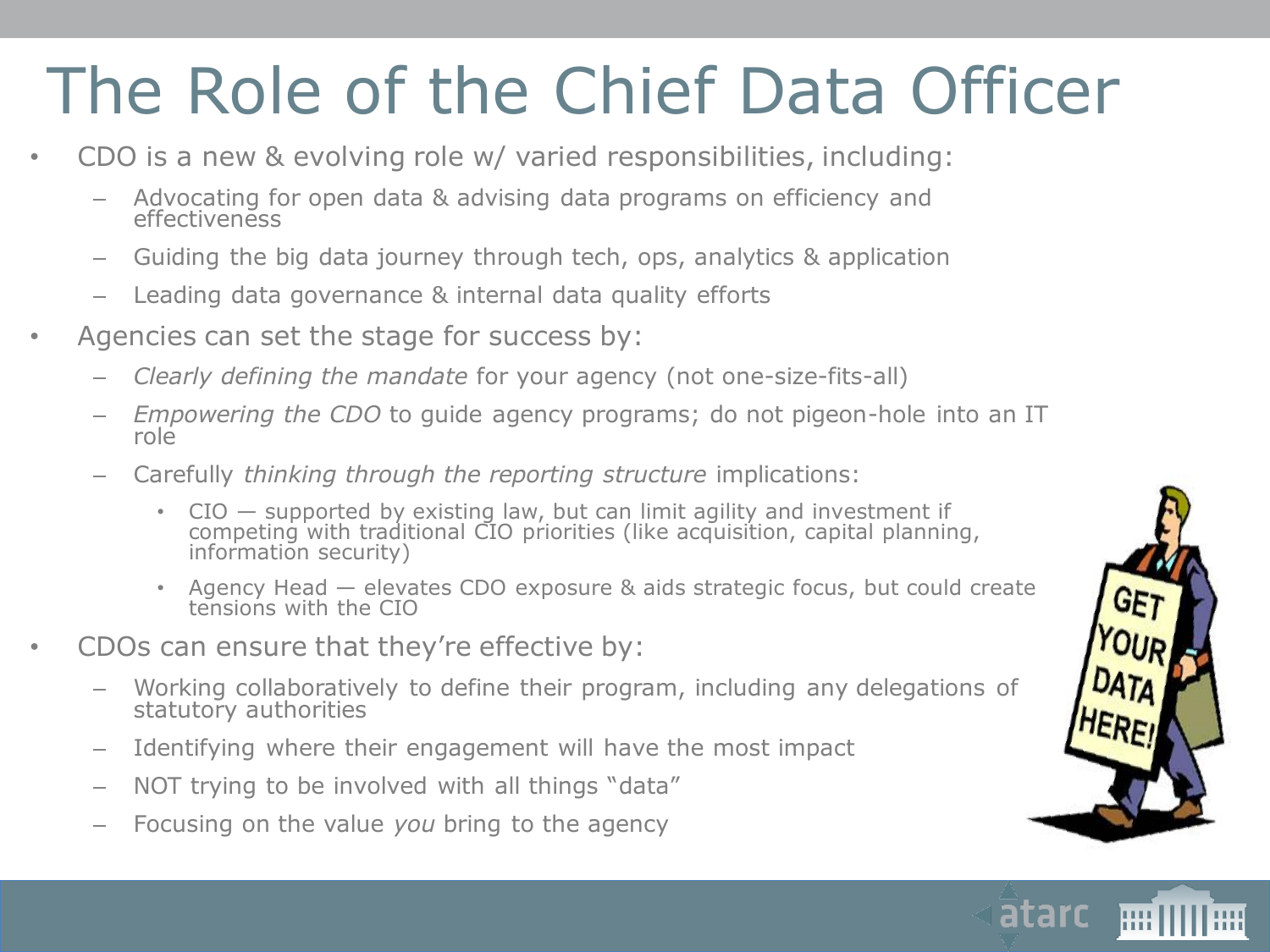#### Data Infrastructure

- Agencies must work in both the traditional and the big data space
	- Agencies need to develop architectures that support both approaches, with a focus on:
		- Discoverability
		- Interoperability
		- Scalability
		- Federation
	- Agencies need to focus on agility and tech insertion to achieve these goals.
		- Big data projects tend to be more fluid and dynamic than traditional projects.
		- Open source software and cloud solutions must be accessible to enable rapid experimentation
- Impact
	- Data are accessible to the right users, at the right time, and in the right format
	- Cloud services, agile project management, and digital services capabilities converge to extract value from agency data assets
- Discussion
	- Agencies must line up a number of technology roadmap items to build the data infrastructure of the future. Addressing these interdependencies is key
	- The Digital Services Playbook applies just as much to big data projects as it does to customerfacing Web sites and projects

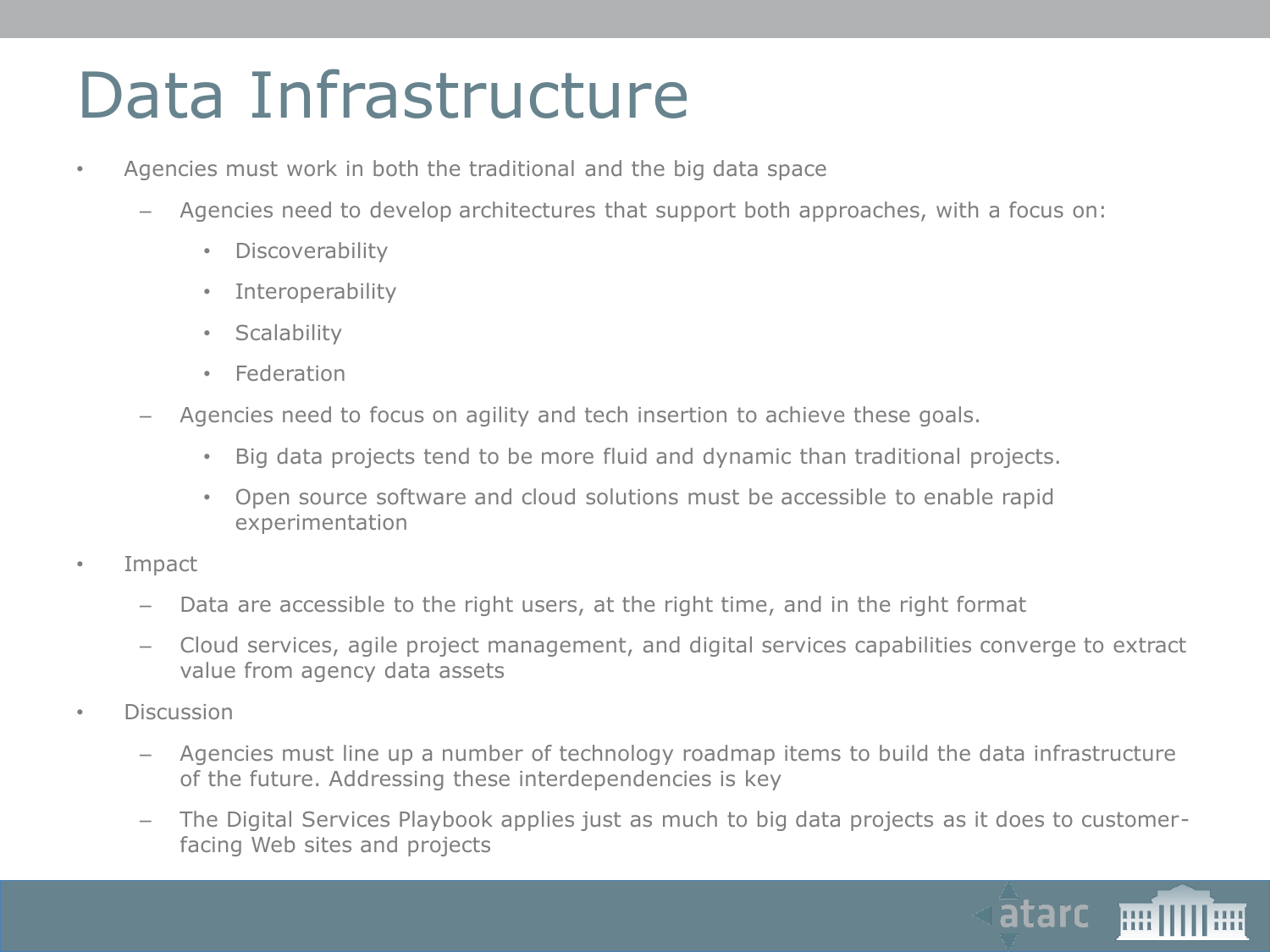#### Security & Metrics Safeguarding Data and Measuring **Success**

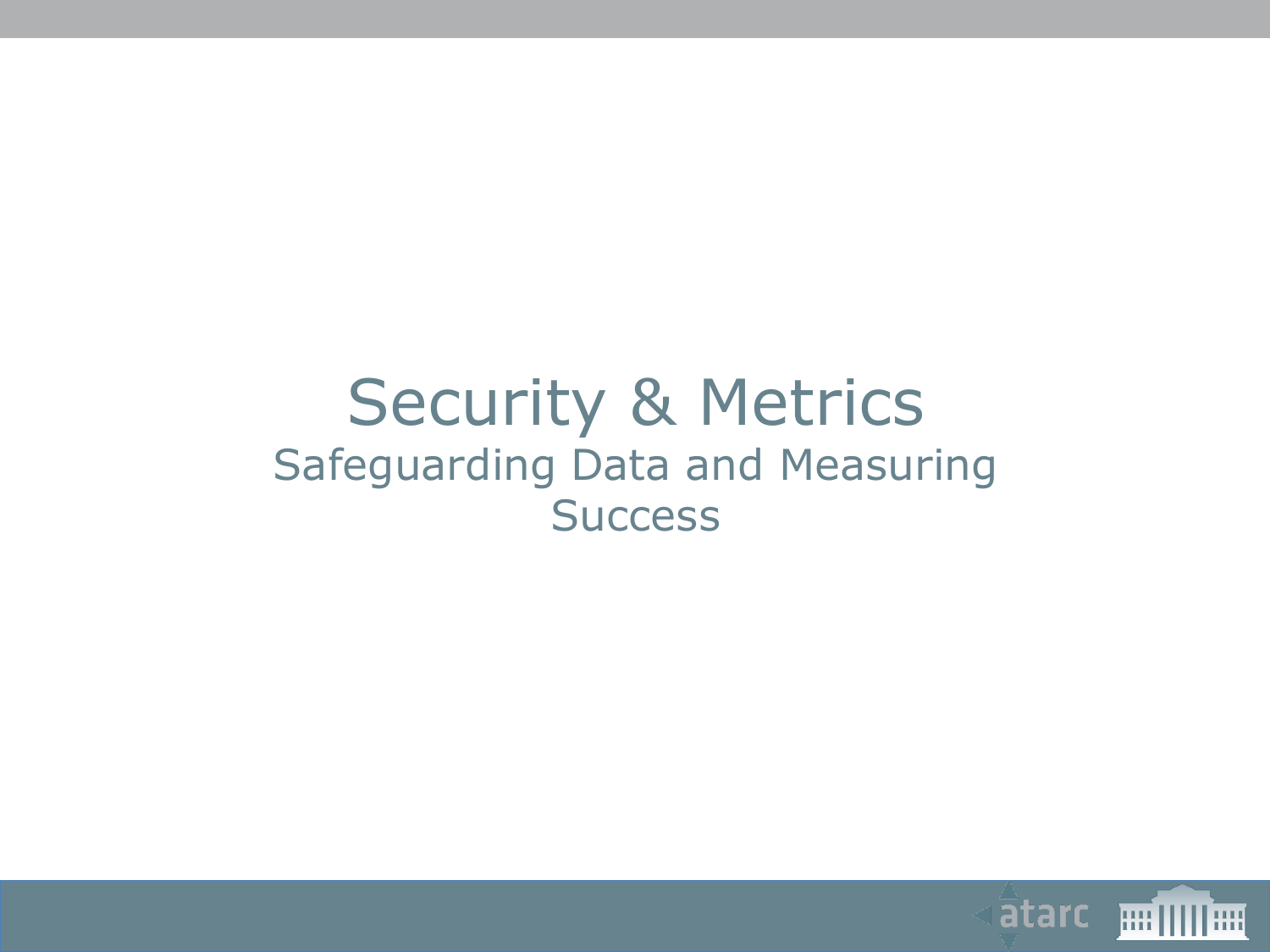# Safeguarding Federal Data

- Definition
	- Efficiently applying appropriate information security levels across government
- Impact
	- Efforts to safeguard data continue to grow in complexity and cost as agencies adopt cloud computing, Federal information expands, and the Internet of Things expands
	- Each agency has taken its own approach to applying Federal security standards
	- We have an opportunity to normalize protections (e.g. access controls, data masking, and data usage) and gain efficiency & increased security in the process
- **Discussion** 
	- Agencies have varying risk thresholds
	- Organizations have adopted different processes & tools, with varying levels of success
	- Agreeing on the information to be safeguarded is the first step in normalizing and cost-effectively applying cross-agency protections
	- This will ease cloud adoption & support rapid provisioning of information to the public



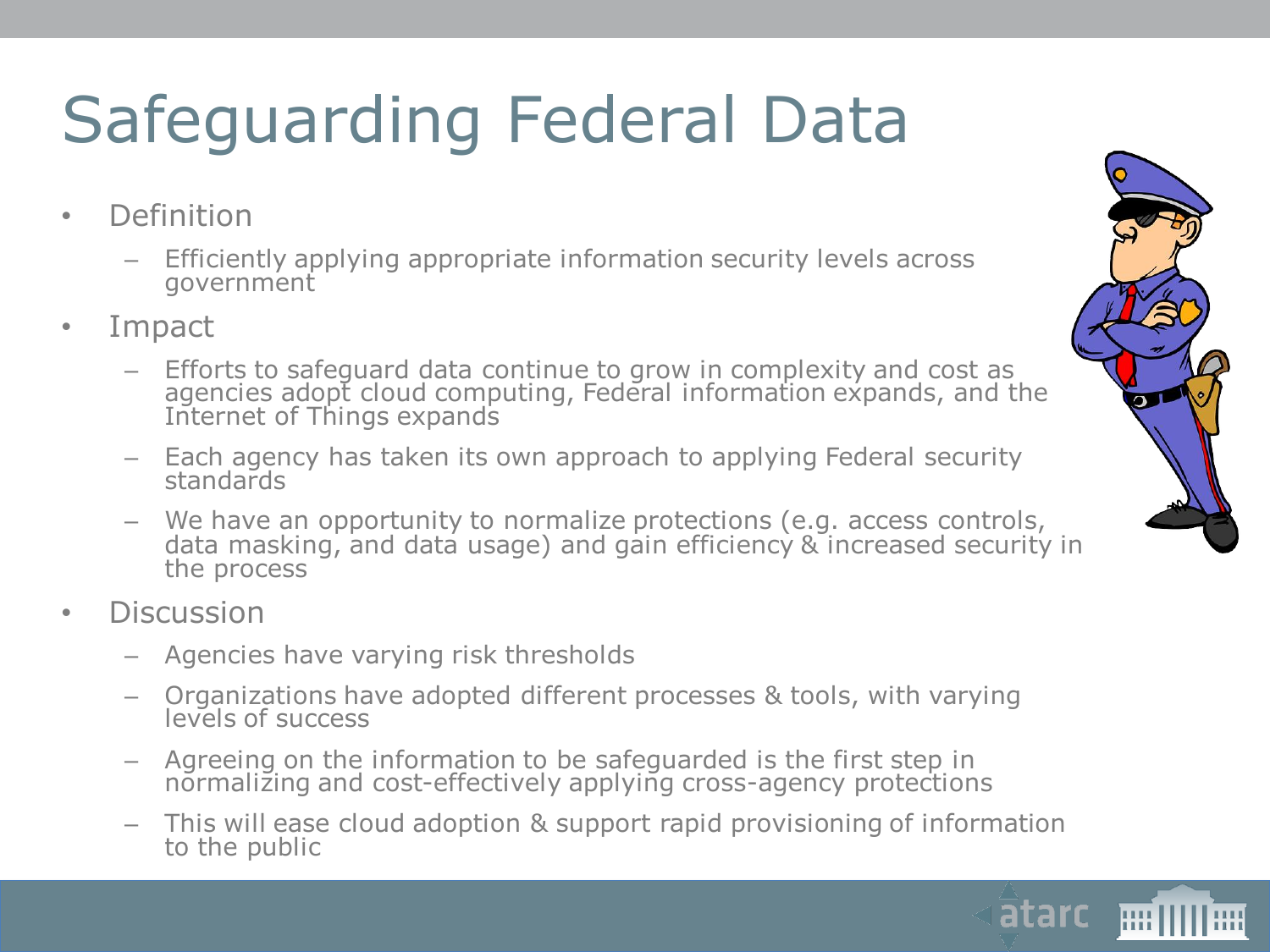## Other Key Considerations

- Select and implement the correct **techniques** to apply to specific analytical problems
- Establish data **interoperability** (metadata, collection frequency & quality) to combine data from multiple agencies
- Take advantage of **shared services** (e.g., cloud storage, analytical platforms) to move fast and reduce cost
- Support **acquisition improvement** efforts

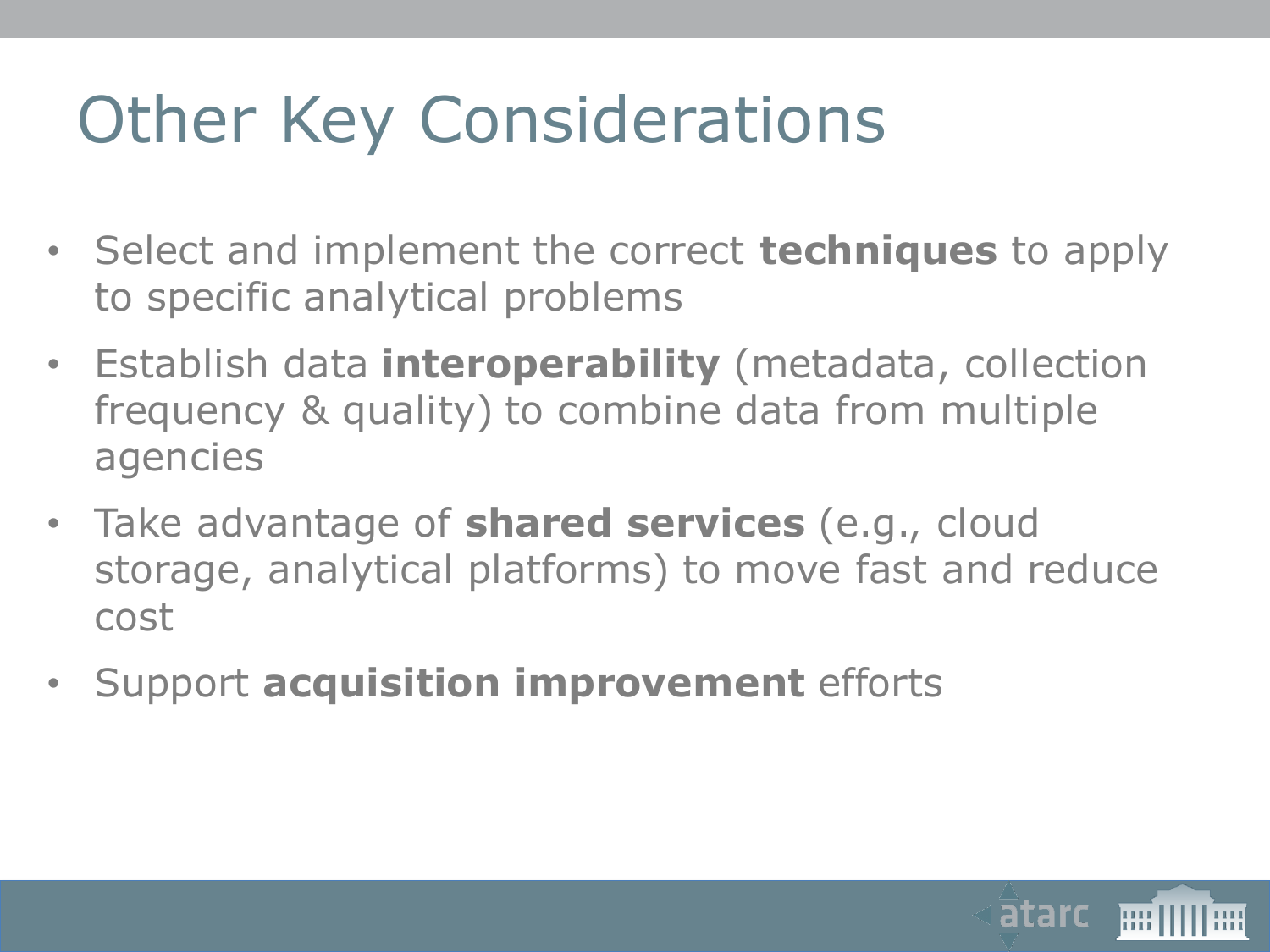## Metrics of Success

- Definition
	- Data governance is the key to taking advantage of these trends.
	- Traditional, quantitative measures like accuracy, completeness and consistency are important
	- Qualitative measures matter, as well compliance, productivity, customer satisfaction, and innovation opportunity
- Impact
	- Measuring for governance outcomes moves the conversation from how to why
	- Qualitative metrics involve collaboration with data users from inside and outside the agency
- Discussion
	- Develop a metrics program that focuses on making the agency and the public successful with your data
	- Lead by example your metrics program is data, too!

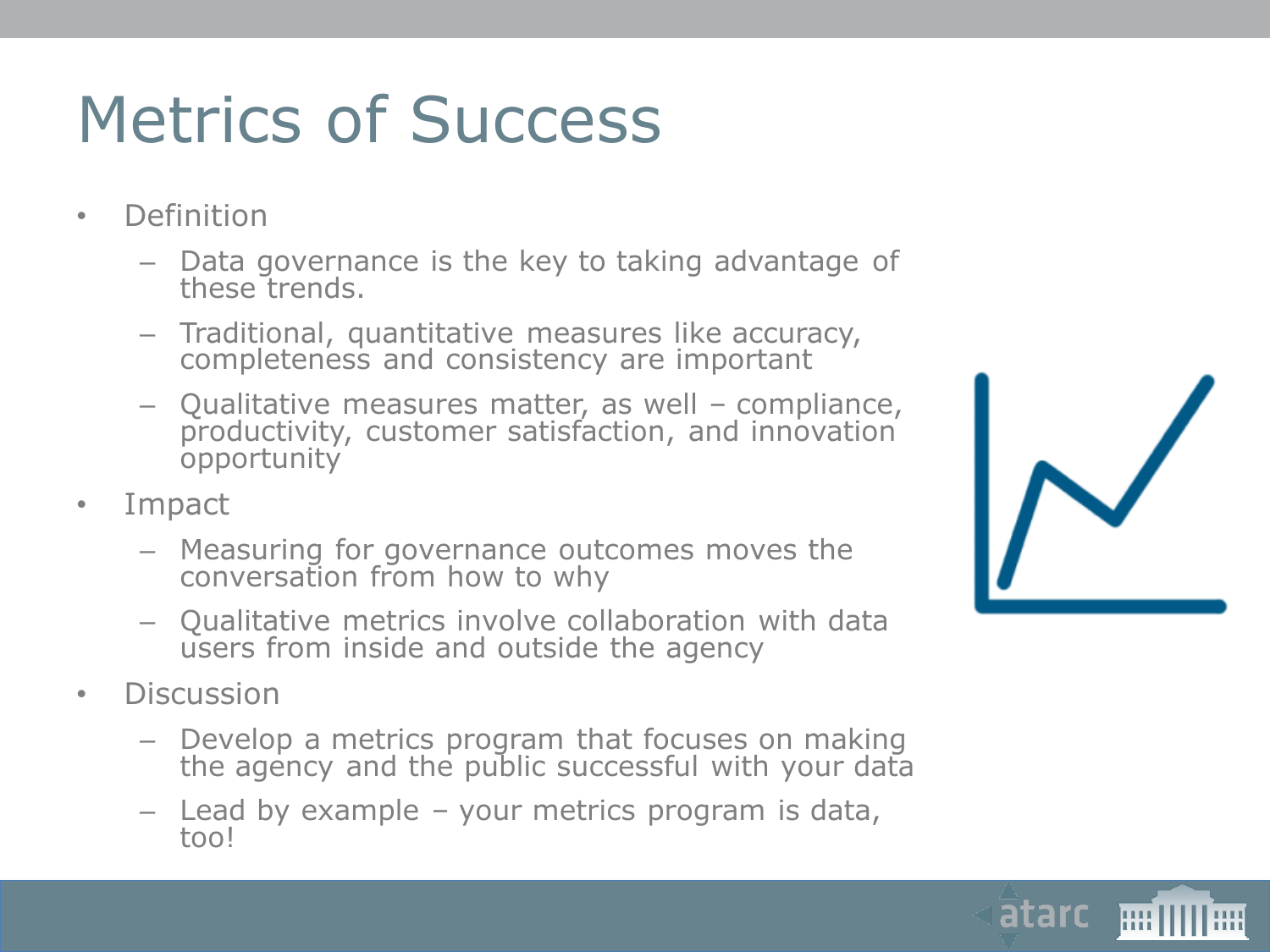#### Use Case: Environmental Protection Agency

- EPA looks for patterns in air quality data
- Description
	- Apply anomaly detection algorithm to air quality data.
	- Analyze if anomalies occur at the exact time for nearby monitors over 6 years.
	- Use wind speed and direction to see if anomalies are correlated to them.
	- Visualize the results on graphs and maps.
- Challenges: Configuring the analytical tools to work together
- Next Steps: Incorporate the new insights into business operations

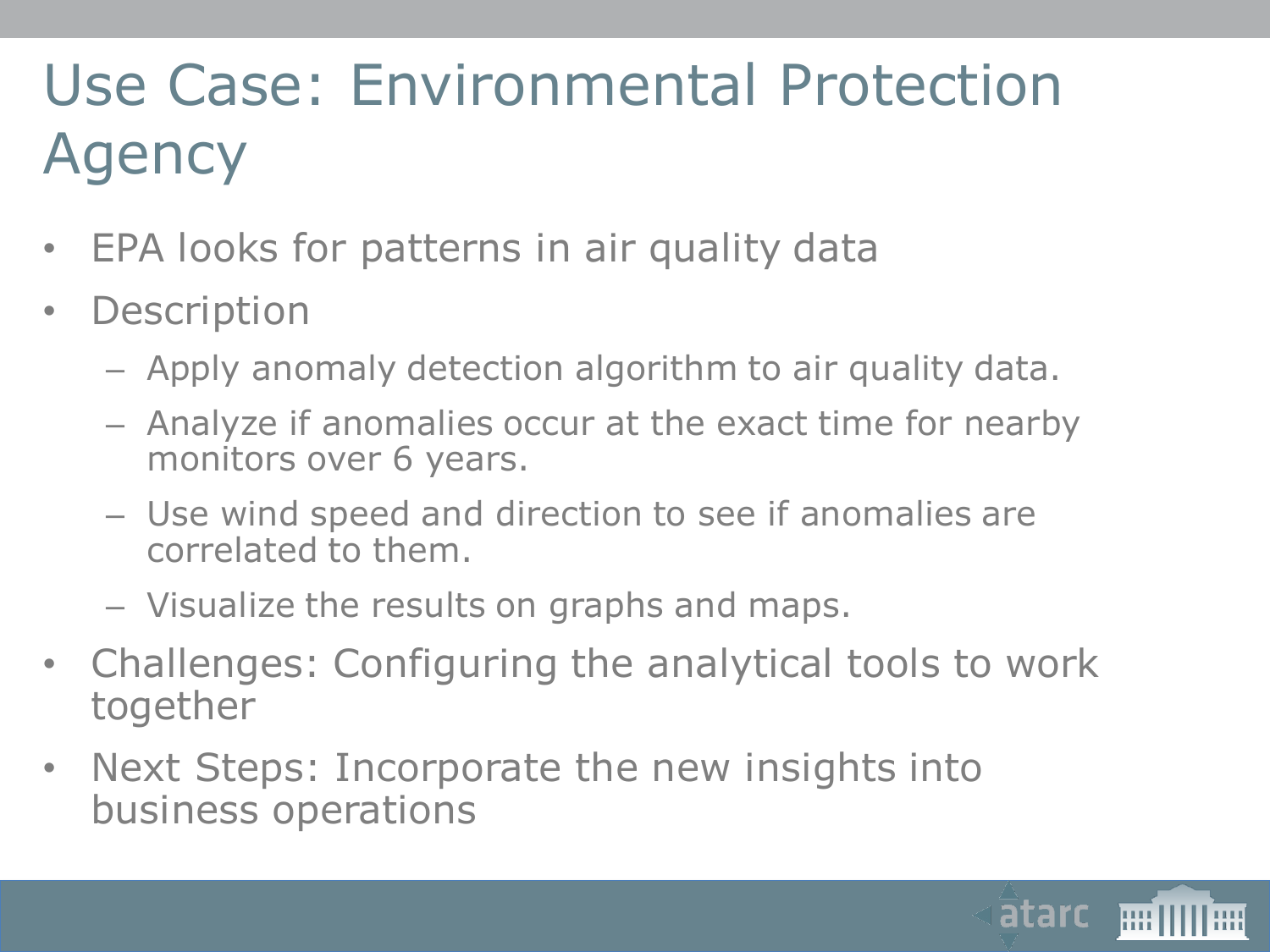### Recommendations

**Recommendation 1:** Create a data-centric culture

- **Build a teaming environment** among all CDOs (Federal CDO and agency CDOs)
- **Build a sharing culture**—focus on end-user benefits, set expectations, establish internal champions

#### **Recommendation 2:** Empower agency CDOs to:

- Develop a strategic plan to **capitalize on respective agency data** that includes governance, security, data models, access and analytic tools
- Define an agile program to **bring value to the agency**
- Implement **cross-agency data safeguarding standards**

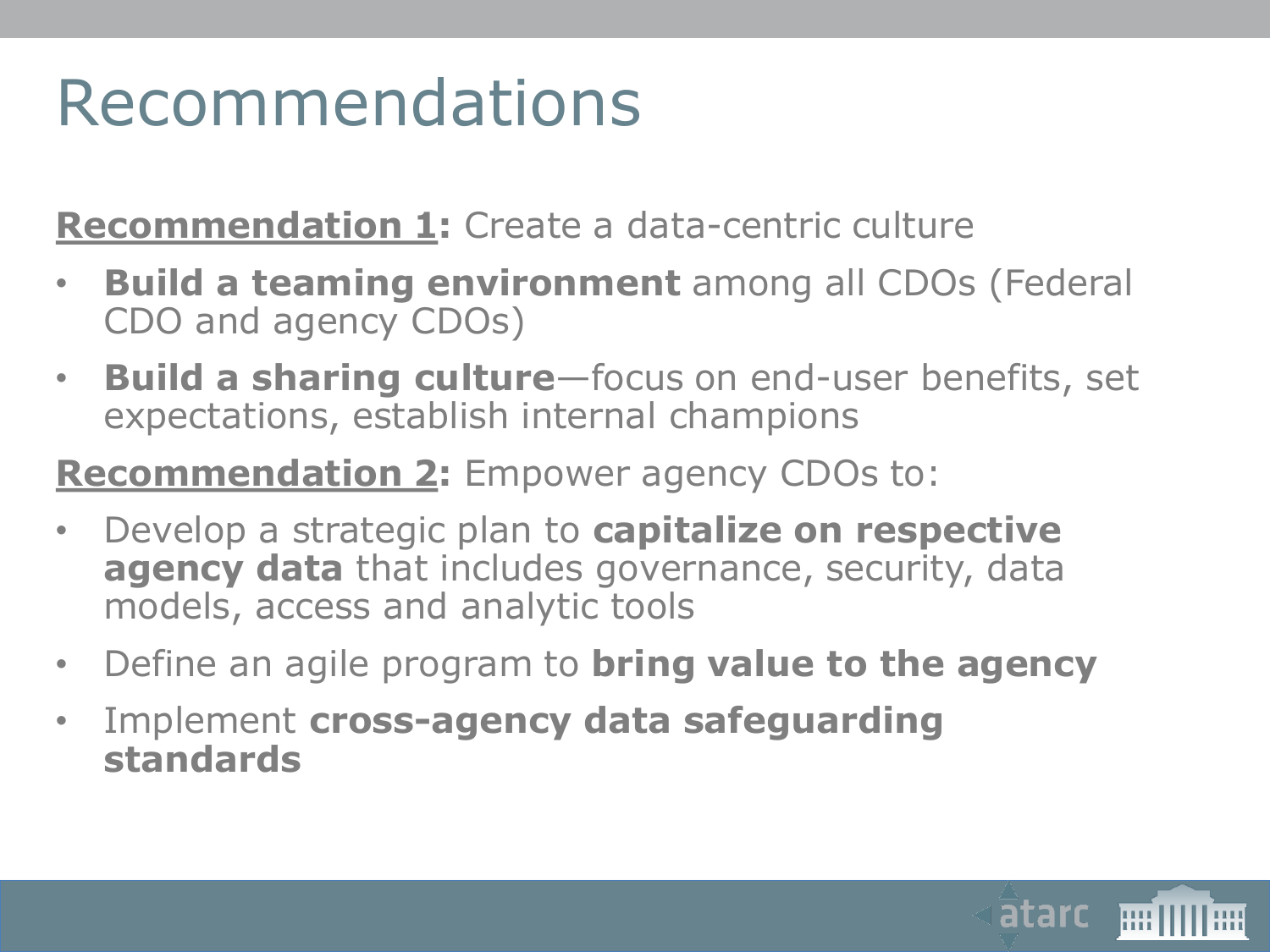## Recommendations, continued

**Recommendation 3:** Enable Data-Driven Decision-Making

- Ensure the available data **add value to the decisions being made**
- Ensure the data are of **appropriate quality to the decisions being made**
- Develop **metrics for assessing quality and value**

**Recommendation 4:** Focus on improving services, creating efficiencies and meeting mission

- Determine *what* **agency data** to use and *how* **to use it**
- Identify the **economic impact** of opening specific datasets
- Use data to **improve citizens' online service experience**

**Recommendation 5:** Use the right technology

• Automate data collection and aggregation to reduce costly manual workload, eliminate errors & ensure trust

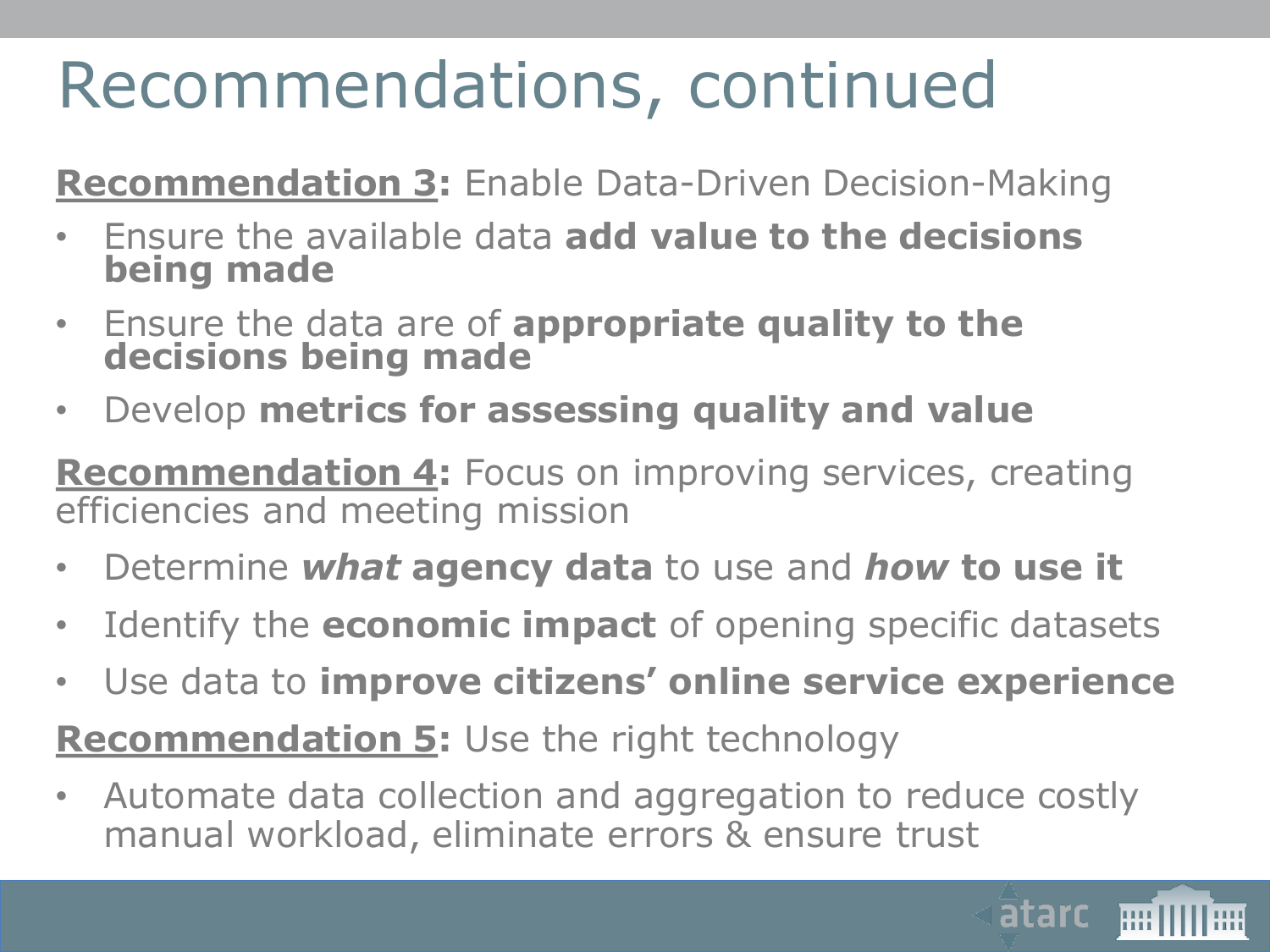# Methodology

- Over the course of 12 weeks, beginning in August 2015, ATARC convened the Big Data Innovation Lab consisting of more than 20 representatives from government, industry, and academia. The ATARC Big Data Innovation Lab was led by Tom Woteki of Maximus (Chair), Graham Morehead of Basis Technology (Chief Technology Officer) and Heather Gittings of Cliq (Vice Chair).
- The group met more than five times to debate issues related to emerging trends in big data and its application to government.
- The results of the findings are summarized in the preceding report.

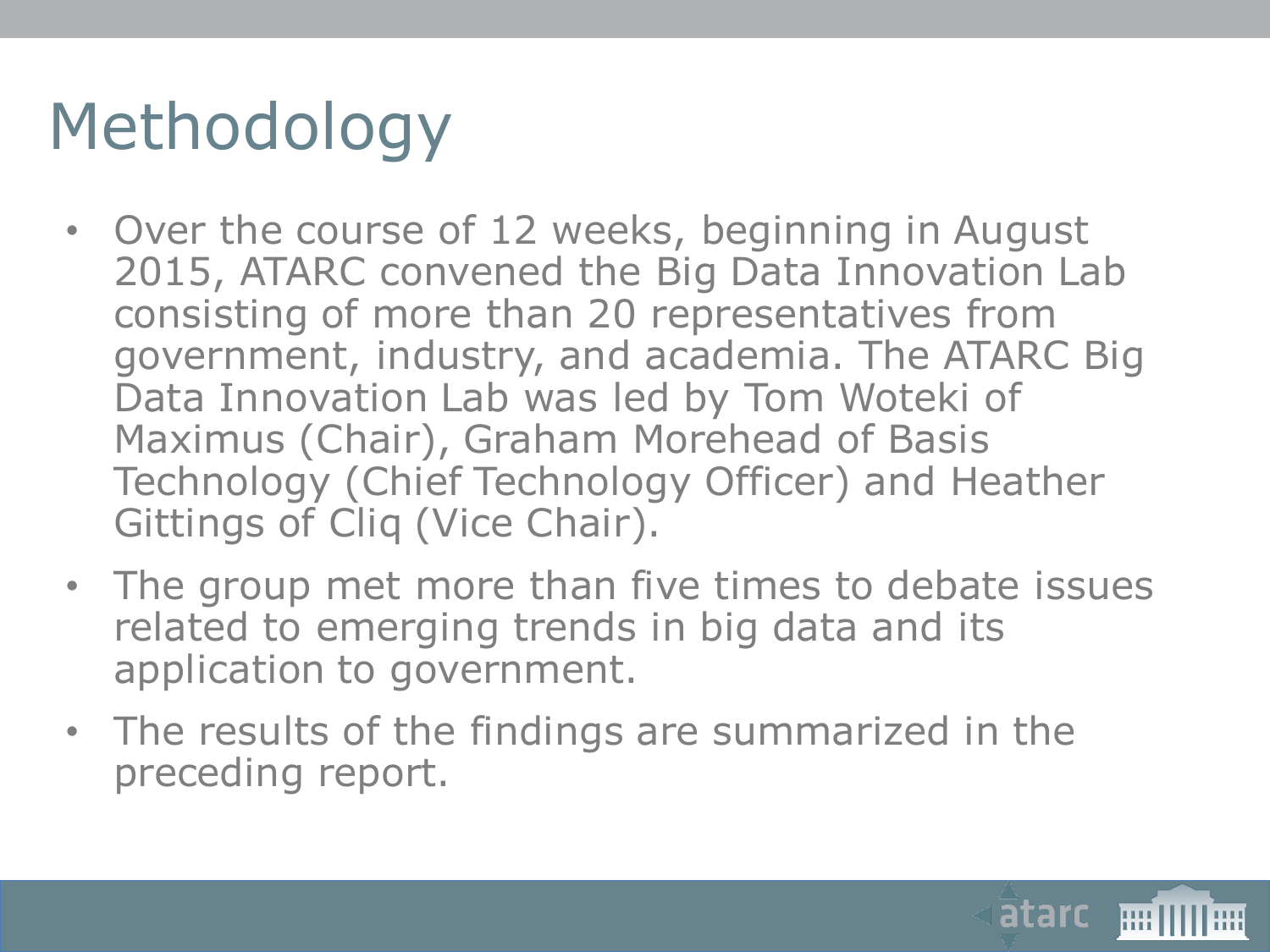#### About ATARC

The **Advanced Technology Academic Research Center** is a 501(c)(3) non-profit organization that provides a collaborative forum for Federal government (Intel, DoD, Civilian), academia and industry to work together to identify, discuss and resolve emerging technology challenges.